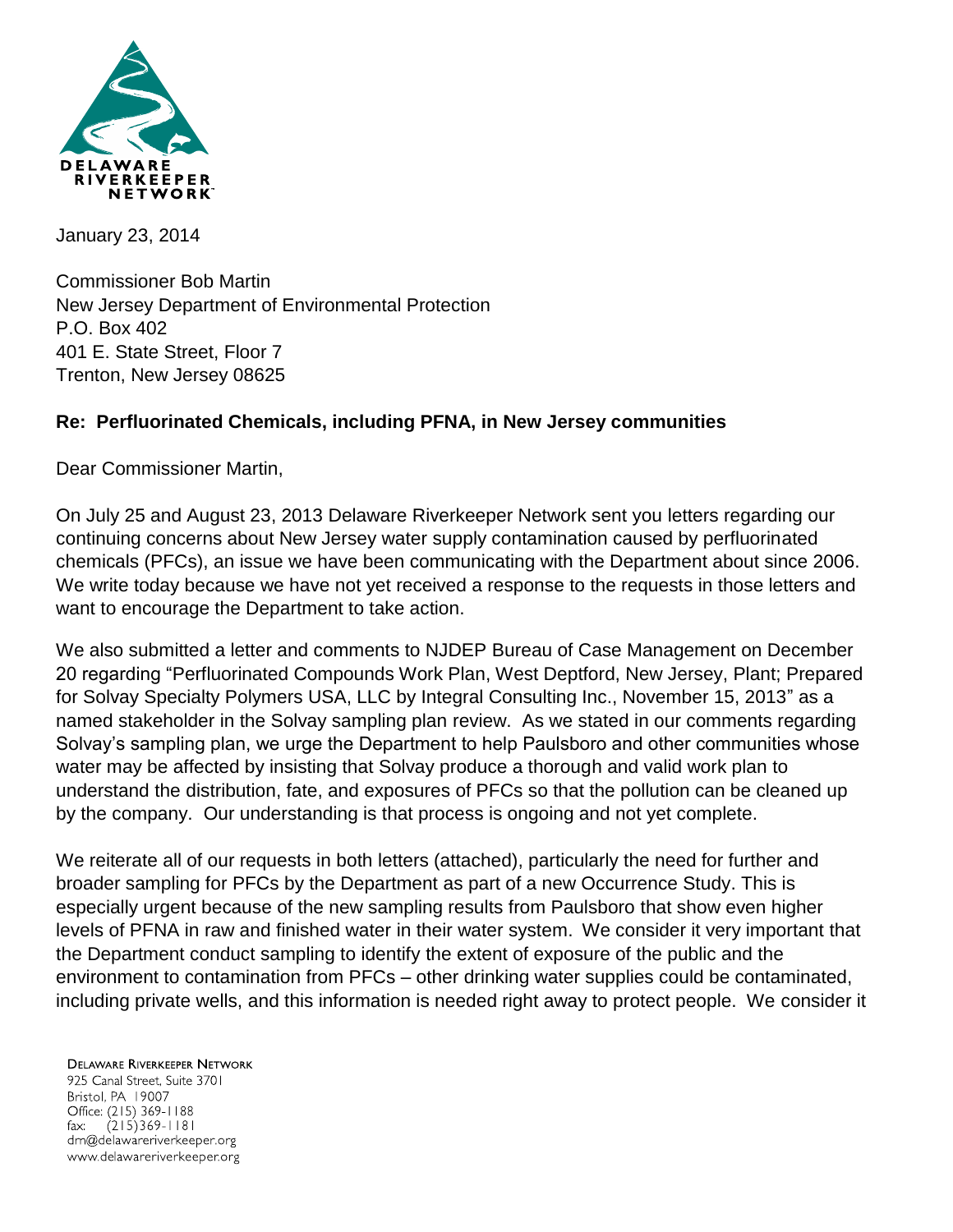urgent that action be taken to stop PFC releases and to clean up PFC contamination. Most immediately, clean drinking water needs to be provided to affected communities.

The raw water sampled in 2009 at 96 ng/L in Paulsboro and the even more shocking level of 140 ng/L in raw water and 150 ng/L in finished water in the Paulsboro drinking water system (Items # 2954 and 2966 respectively, NJDEP database entitled "OPRA NJDEP WQ Copy of PFC all data dated 12-10-2013" received 12.17.2013 through Delaware Riverkeeper Network OPRA request) make it very clear that the presence of PFNA, and other PFCs, is an enduring issue that needs to be fully addressed by the Department. We understand it is the responsibility of the State to advise and guide Paulsboro and its residents. The State should provide a place for people to call so they can get answers to their questions about drinking water and the potential health effects of PFNA on themselves and their families.

Obviously interim treatment measures or the provision of replacement water are urgently critical to eliminate PFCs, particularly the high levels of PFNA, from the Paulsboro community's drinking water now.

We add to our prior requests that in addition to the Department's site remediation efforts which require sampling by Solvay to investigate PFC releases that the Department modifies Solvay's air quality and water discharge permits to require monitoring for PFCs, if this action has not already been taken by the Department. This will provide the information needed to take the next needed step – the removal of PFCs from Solvay's effluent discharges and air emissions.

At this critical time, while people are drinking water that is contaminated with PFNA and other PFCs, we have two additional suggestions that could help ensure that residents get clean water sooner rather than later in the interest of protecting public health.

**First, we suggest that the Department add PFCs, including PFNA, to the Environmental Hazardous Substance list of compounds requiring reporting under the New Jersey Community Right to Know Act, N.J.A.C. 7:1G.** We do not believe Solvay is exempt under the regulations and this family of chemicals is not currently listed. The Department has identified human health and environmental impacts that result from the use of PFCs, including PFNA. We know PFNA was released by Solvay's facility in large quantities since at least 1985 (by Solvay and previous owners) and it is persistent in the environment because it does not degrade. The high levels found in Paulsboro's drinking water are direct proof of that.

Listing of PFNA, and other PFCs, as a hazardous substance will require reporting to the Department of the properties, use and release of the compounds which will help to provide crucial data about its presence and use and will make important information about these chemicals available to the public and the work force. It will also provide pollution prevention reporting and oversight in handling of the compounds.

The listing fits into the Department's objectives of gathering information to inform permit decision making, establishing permit limits for specific chemicals and prioritizing the Department's pollution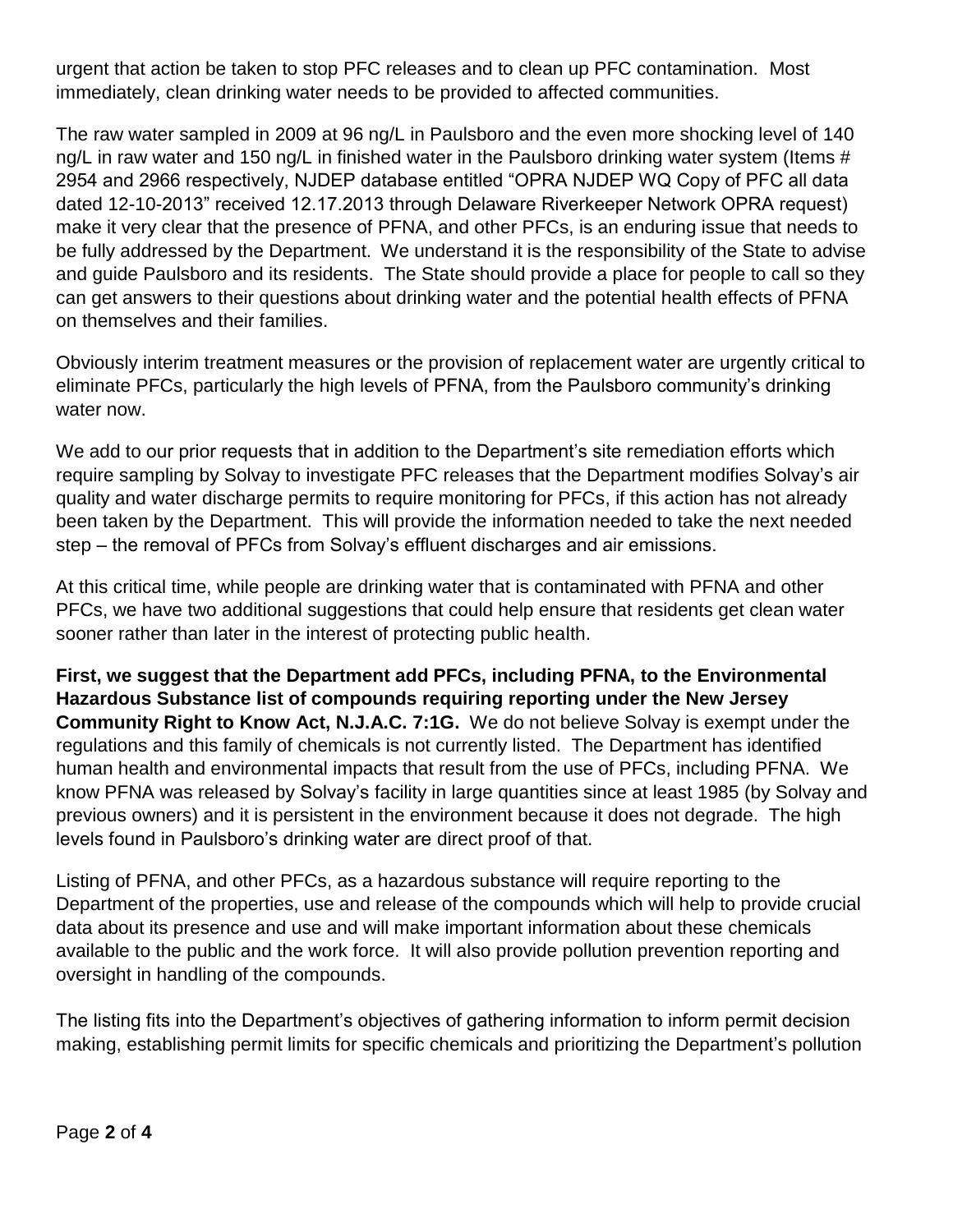prevention efforts.<sup>1</sup> The data from reports is used by the Department to identify geographic areas where hazardous releases and discharges are occurring and where pollution may be concentrated, an analysis that would help in tracking PFCs to affected communities. This data can then also be linked with health outcomes.<sup>2</sup> **The listing may also provide access to State funding that could be used to fund a treatment system for Paulsboro in the near term so residents don't have to wait for clean water.** 

**Second, we request that the Department take further action immediately by adopting Class II A Interim Specific groundwater criteria for PFCs, including PFNA, in the region affected by the releases from the Solvay facility** as per Ground Water Quality Standards (GWQS), N.J.A.C. 7:9C. Since the current Administration shut down New Jersey's Drinking Water Quality Institute in 2010, there is no other way to establish a safe water standard that can be used to design treatment systems that will remove PFCs, including PFNA, from drinking water that has been polluted by PFCs.

According to the Department's website, standards are included in the [Interim Ground Water](http://www.state.nj.us/dep/wms/bwqsa/gwqs_interim_criteria_table.htm)  [Quality Criteria Table.](http://www.state.nj.us/dep/wms/bwqsa/gwqs_interim_criteria_table.htm) The Department generally establishes new ground water quality criteria through amendments to or re-adoption of the GWQS rules. However, the GWQS rules at N.J.A.C. 7:9C-1.7(c) allows the Department to establish new ground water quality criteria on an interim basis. The Department may [establish interim specific ground water quality criteria](http://www.state.nj.us/dep/wms/bwqsa/gwqs.htm#1#1) for constituents that are not listed on Appendix Table 1 when sufficient health-based information is available to derive a criterion and practical quantization limit (PQL) in accordance with the methodologies or risk assessment approach discussed in N.J.A.C. 7:9C-1.7(c) 2, 3 and 4. $^{n3}$  That health based information is currently available to the Department for PFCs, including PFNA.

The sampling results from Paulsboro and other water supplies in the region require immediate action. Quickly setting a valid interim groundwater standard to protect residents who are drinking contaminated water could provide an interim standard for treatment purposes. We request the Department take this action immediately for the benefit of public health and the environment.

Delaware Riverkeeper Network's suggested actions by the Department can put in motion a process to address PFC contamination of the environment and drinking water. Many of these actions will apply to all of New Jersey and some will have a more focused result in the Solvayaffected region that has been contaminated by PFNA and other PFCs. We request the Department respond to our letters and consider our suggestions.

Thank you for your prompt consideration of these matters.

Sincerely,

 $\overline{a}$ 

<sup>3</sup> <http://www.state.nj.us/dep/wms/bwqsa/gwqs.htm>

 $1$  NJDEP, Industrial Pollution in New Jersey: A Trends Analysis of Materials Accounting Data, 1994 to 2004", Spring 2007, Section D, p. 10.

<sup>&</sup>lt;sup>2</sup> NJDEP, Industrial Pollution in New Jersey: A Trends Analysis of Materials Accounting Data, 1994 to 2004", Spring 2007, Section D, p. 12.